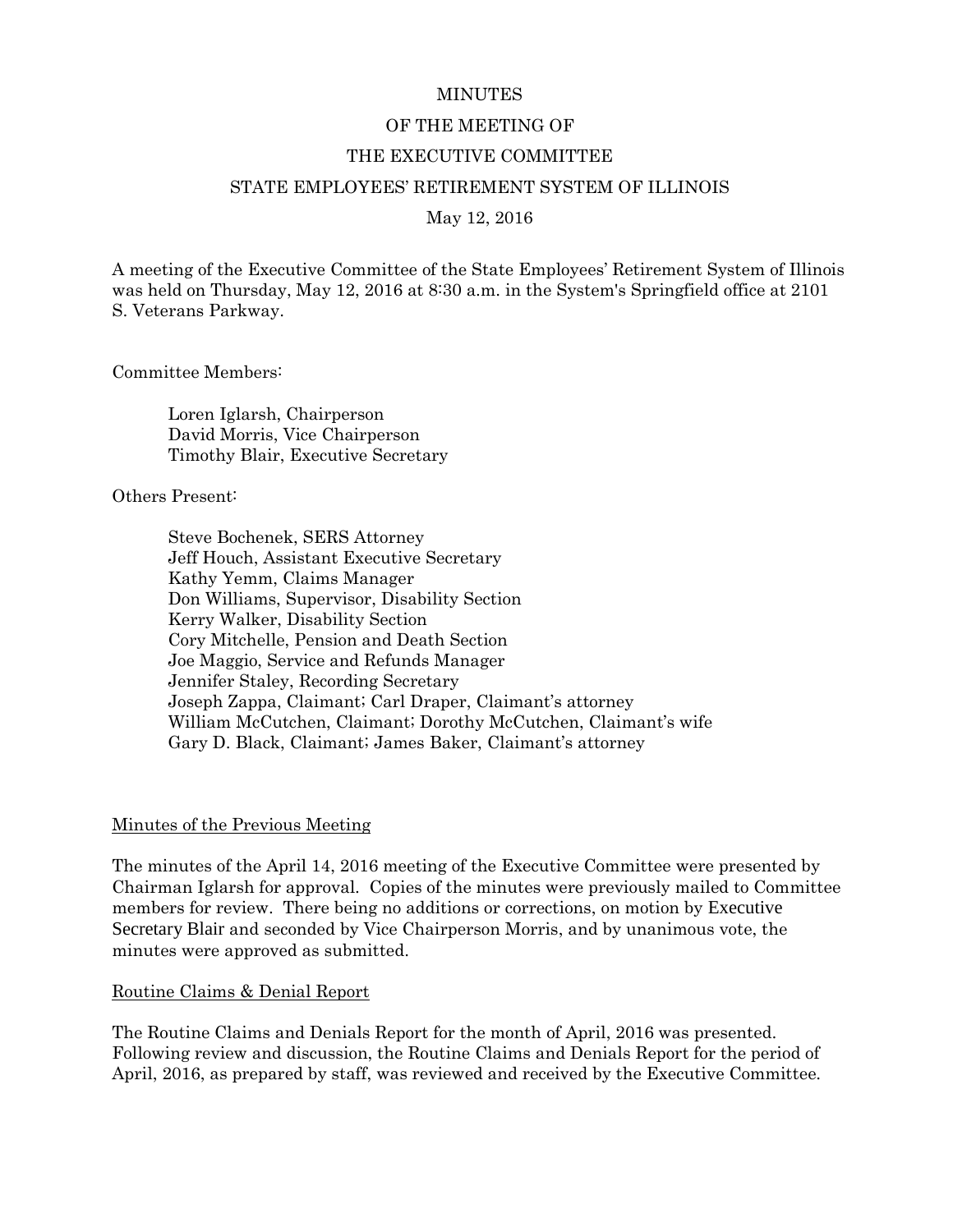# Old Business

# Pamela Wendt – Gainful Employment – Recommendation

Pamela Wendt was present at the February Executive Committee to appeal her suspension of occupational disability benefits due to gainful employment. Pamela Wendt worked for Kevin Elliot Counseling and exceeded the quarterly earnings limit of \$2,490.00 in the 4th quarter of 2013 and the 1st quarter of 2014.

A review of the October 2015 IDES report indicated no earnings for Ms. Wendt. Our internal auditor did research on Ms. Wendt and it was determined she had started her own counseling business. Further research revealed Ms. Wendt had at least exceeded the \$2,490 limit the 3<sup>rd</sup> quarter of 2014 and the 2<sup>nd</sup> and 3<sup>rd</sup> quarter of 2015 from billings to Health Alliance alone. These earnings do not reflect any income she may have made through billing other insurance companies or cash billings to clients.

Occupational benefits have been suspended as of November 1, 2015.

Ms. Wendt said she works for, but does not own, a counseling company called Creative Solutions. It is a family owned business and she is the sole contractor of the business and earns \$2,000 per quarter. She stated it may appear she makes more due to when the billing actually goes through for payment.

SERS asked Ms. Wendt to send in any additional information that will support her claim, and to supply SERS with 2015 corporate and individual tax records. The case was deferred until we receive such information.

Ms. Wendt sent in additional information for the April Executive Committee meeting and after some discussion the case was referred to SERS' attorney, Steve Bochenek, to review for a Recommendation. There was a consensus of the Executive Committee that the Recommendation should address gainful employment for the period beginning after Ms. Wendt's execution of the Earnings Agreement on July 29, 2015 through November 1, 2015.

At the May, 2016 meeting, Attorney Bochenek presented Recommendation No. 2016-3 for the Committee to deny the appeal of Pamela Wendt as to her request that she be eligible for continued occupational disability benefits from the System. Her disability benefits are to be suspended retroactive to August 1, 2015 and the System shall not seek to obtain a refund of benefits paid for periods prior to August 1, 2015. Executive Secretary Blair moved to adopt Recommendation No. 2016-3, seconded by Chairperson Iglarsh. All were in favor.

# Charles DeVriendt – Opt out of Pension - Recommendation

Charles DeVriendt had a personal appeal at the April Executive Committee meeting requesting to opt out of the System. Mr. DeVriendt was appointed as Commissioner of the Illinois Workers' Compensation Commission effective October 16, 2011 and was reappointed March 1, 2016. The Governor Appointees do not have the option if they are reappointed to the same position.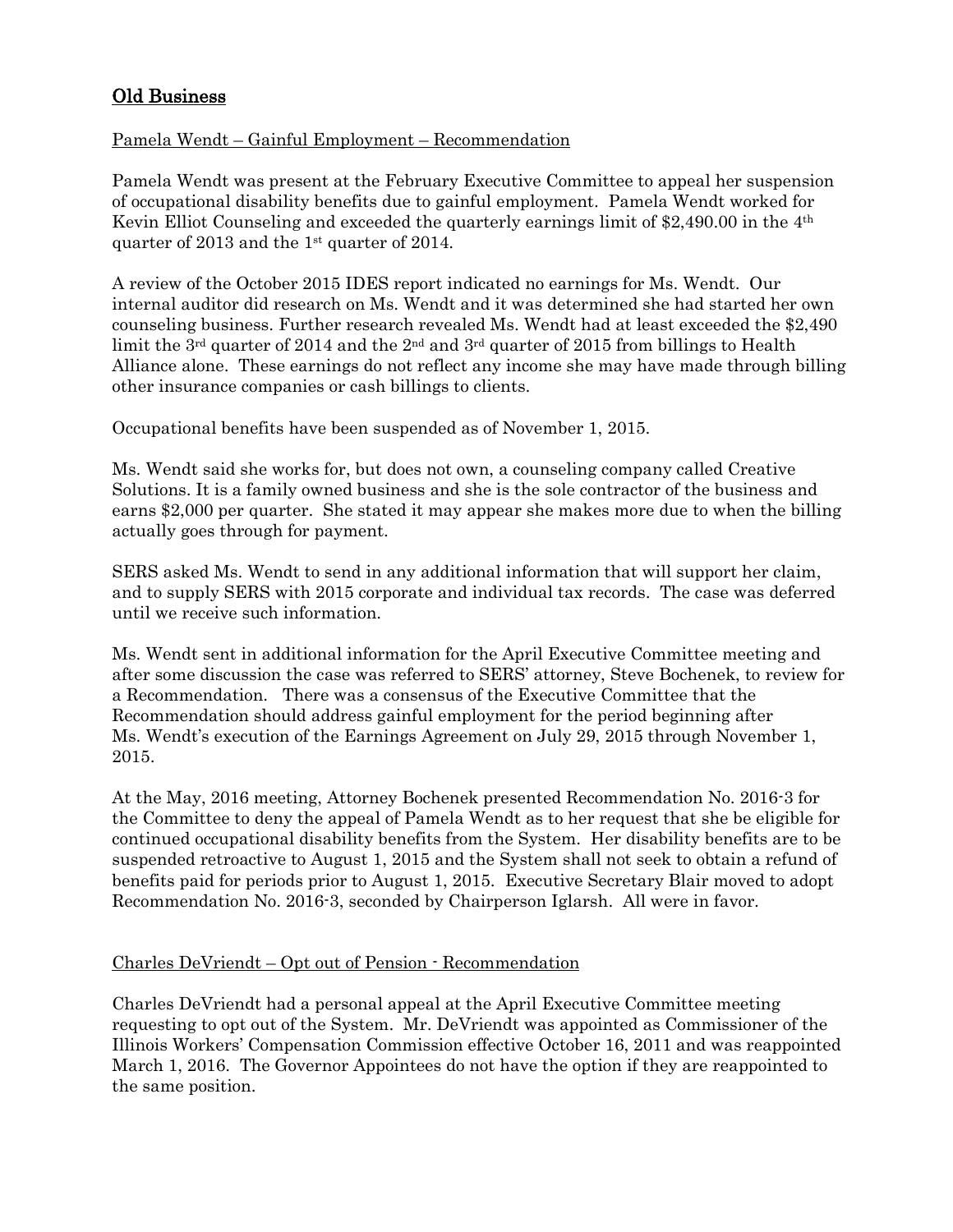Mr. DeVriendt explained his employment chain of events. After the committee discussed the case, it was referred to our attorney, Steven Bochenek, for a Recommendation.

At the May, 2016 meeting, Attorney Bochenek presented Recommendation No. 2016-4 for the Committee to deny the appeal of Charles DeVriendt as to his request that he be eligible to opt out of the System.

After some discussion, Vice Chairperson Morris moved to adopt Recommendation No. 2016-4, seconded by Chairperson Iglarsh. All were in favor.

# New Business

# Joseph Zappa – Disability Denial/Felony

Joseph Zappa was present at the May 2016 Executive Committee meeting, along with his attorney, Carl Draper. Joseph Zappa is an Environmental Specialist III for EPA. His last day worked was January 27, 2016. Mr. Zappa has applied for a nonoccupational disability benefit. The Disability Section has denied his application for disability.

Joseph Zappa was convicted of a felony on July 7, 1995 which was directly related to his employment with the Secretary of State. He was sentenced to a term of 36 months of probation. He successfully completed his sentence on July 2, 1998. He returned to state employment and has continuously been employed with the Illinois Environmental Protection Agency since June 16, 1999.

After Attorney Draper presented his case, the Executive Committee discussed the case and it was decided to refer to SERS' attorney, Steve Bochenek, to review.

# William McCutchen – Gainful employment overpayment

Mr. McCutchen, along with his wife Dorothy McCutchen, was present for a personal appeal at the May, 2016 Executive Committee meeting. William McCutchen worked as a highway maintainer for the Department of Transportation. He last worked March 15, 2000 and began receiving occupational disability benefits since that time.

Mr. McCutchen has a long history of exceeding earnings limitations and, once again, exceeded the earnings limitation in the first and fourth quarter of 2015. Therefore, SERS suspended occupational disability benefits back to March 31, 2015, the last day of the  $1<sup>st</sup>$ quarter of 2015.

Because Mr. McCutchen has exceeded the earnings limitation for a second time following the August 17, 2015 contract, SERS considers him gainfully employed creating an overpayment of benefits paid from April 1, 2015 through February 29, 2016 in the amount of \$44,334.95.

Mr. McCutchen advised the committee that he is not appealing the fact he exceeded the earnings limit by \$816.84, but is appealing the overpayment of \$44,334.95. He explained that he drives a bus for the Head Start program on a part-time basis and that he advised his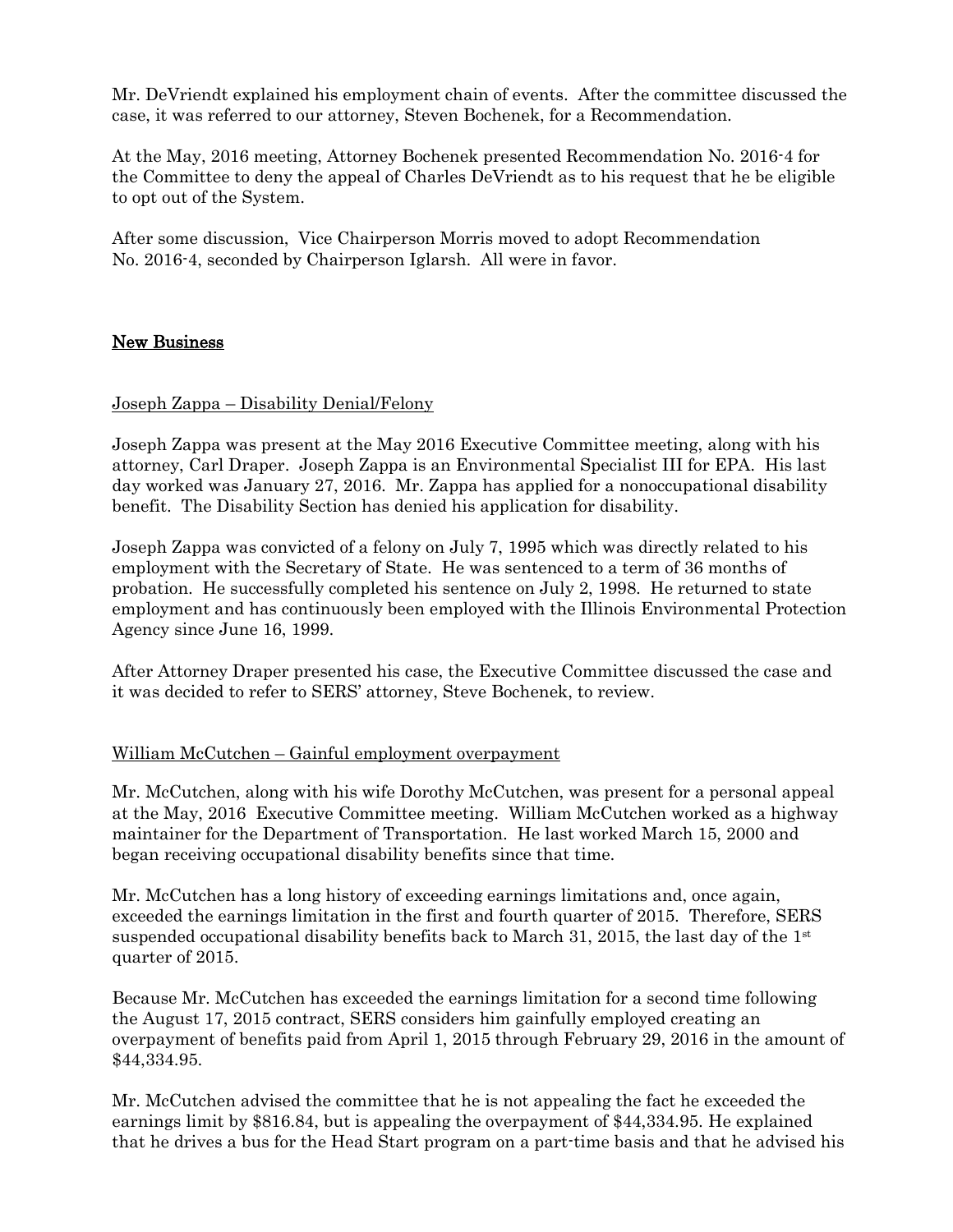employer not to pay him for holidays and bereavement pay. Mr. McCutchen turned 65 in February (2016) and has applied for retirement.

After discussing the case, Chairman Iglarsh made a motion to allow Mr. McCutchen to begin his retirement annuity effective March 1, 2016 and reduce the first payment by \$816.84. The motion was seconded by Vice Chairperson Morris. All were in favor.

### Vickie Adkins – Survivor benefits, William Adkins, 9221

William Adkins, an active state employee, died in May, 1999. A nonoccupational lump sum death benefit was paid to his spouse, Vickie Adkins, in the amount of \$105,571.14. Ms. Adkins claims she was never given the option between a monthly survivor benefit and a lump sum benefit including the state's portion.

SERS is unable to locate any paperwork regarding the application for the death benefit. The Executive Committee denied Ms. Adkins' appeal in December, 2015. Ms. Adkins is requesting a re-appeal to receive a survivor benefit and repay the nonoccupational lump sum death benefit.

After some discussion, a motion was made by Executive Secretary Blair to deny Vickie Adkins' request for a monthly survivor benefit, seconded by Vice Chairperson Morris. All were in favor.

### Lorna Simon, Request to waive overpayment, SS#: xxx-xx-7121

Lorna Simon retired reciprocally with the Illinois Municipal Retirement Fund (IMRF) effective October 1, 2013. Ms. Simon's last employment was with IMRF and the average earnings from IMRF were used to calculate the SERS retirement benefit.

IMRF has been reporting wages incorrectly to SERS. They have been including wages paid after the member left employment. Some of this money is wages from the last payroll; however, it also includes sick and vacation pay that SERS cannot use in the calculation of a Final Average Compensation. IMRF is unable to provide a breakdown of wages to show the amount that is salary so SERS has begun to exclude the last month of earnings and include one previous month of earnings to compute a FAC. This created an overpayment for Ms. Simon for the period of October 1, 2013 through March 31, 2016 in the amount of \$687.15. Her monthly pension was reduced by \$22.50 from SERS but was increased by \$22.50 from IMRF.

Ms. Simon is requesting her pension not be reduced and the overpayment be removed.

After some discussion, Chairman Iglarsh made a motion to deny Lorna Simon's request to remove the pension reduction, seconded by Vice Chairperson Morris. All were in favor.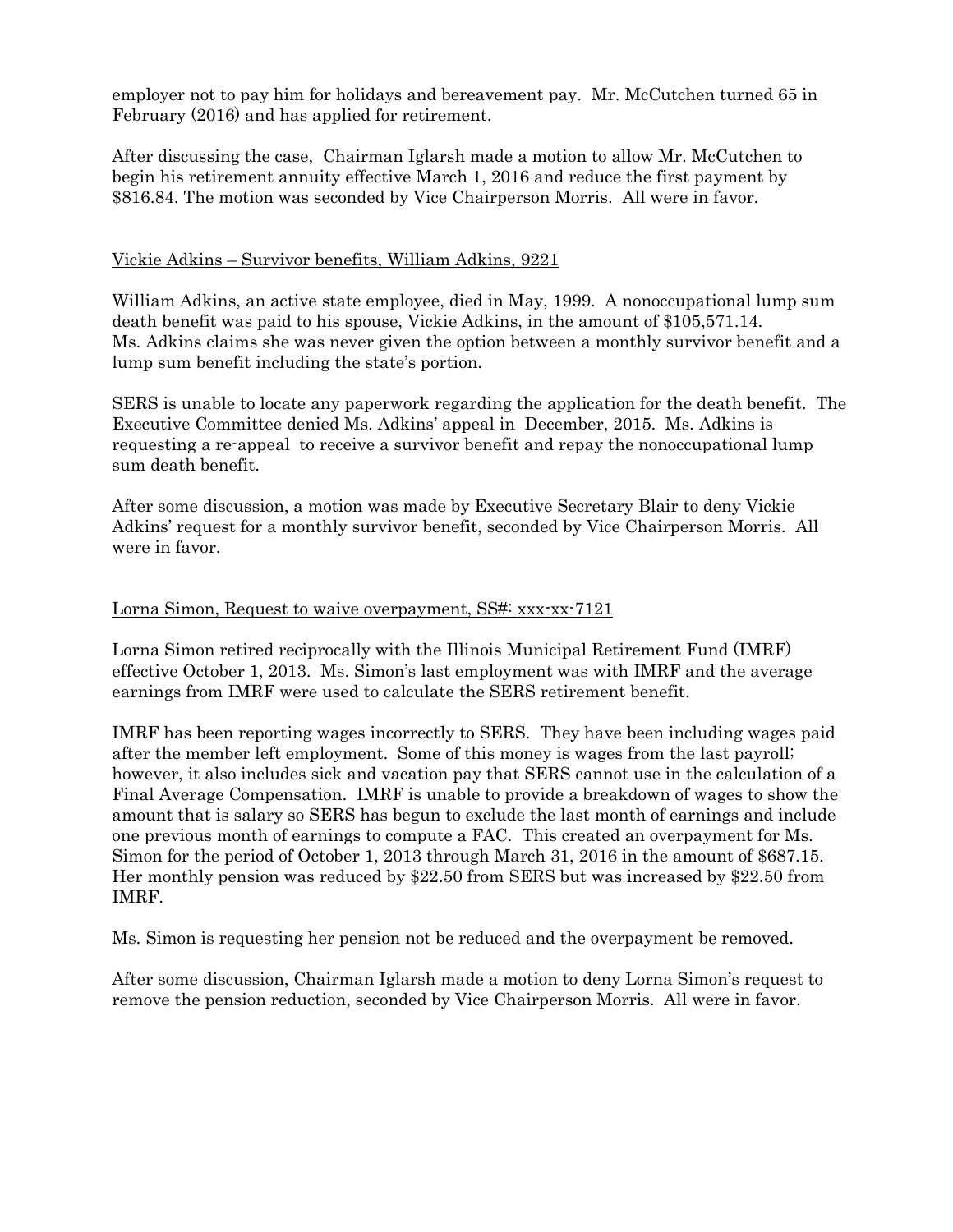# Barbara Nudo – Nonoccupational Disability

Barbara Nudo works for the State of Illinois Department of A & R Shared Services Center as a telemarketer. She stopped working on May 20, 2015 and began a medical leave of absence on June 1, 2015. She returned to work on December 28, 2015, then went back on nonoccupational disability effective February 14, 2016 and continues to receive this benefit.

Ms. Nudo is appealing the denial of her disability benefits. She is requesting that the 90 day filing rule be waived. She states that she was unaware of the 90 day filing rule and is asking the Committee to grant her nonoccupational disability benefits for the past closed period of May 20, 2015 through December 27, 2015.

After discussing the case, Chairman Iglarsh made a motion to deny Barbara Nudo's request for the waiver of the 90 day filing rule, seconded by Vice Chairperson Morris. All were in favor.

#### Robert Jones – Nonoccupational Disability

Robert Jones works as a Library Program Specialist for the Secretary of State. He last worked on August 24, 2015. He began a medical leave of absence on August 25, 2015.

Mr. Jones has requested a written appeal to the Executive Committee to waive the 90 day filing limitation.

After some discussion, Executive Secretary Blair made a motion to approve Robert Jones' appeal to waiver the 90 day filing limitation, seconded by Vice Chairperson Morris. All were in favor.

# Nicole Foreman – Waiver of 12 month rule

Nicole Foreman works as a Correctional Officer for Logan Correctional Center. She last worked on May 29, 2009 and began a medical leave of absence on June 17, 2009. She was paid TTD for this time period.

Ms. Foreman has requested a written appeal to the Executive Committee so the 12 month filing limitation can be waived.

After some discussion, a motion was made by Chairman Iglarsh to approve Nicole Foreman's appeal of the 12 month filing period, seconded by Vice Chairperson Morris. All were in favor.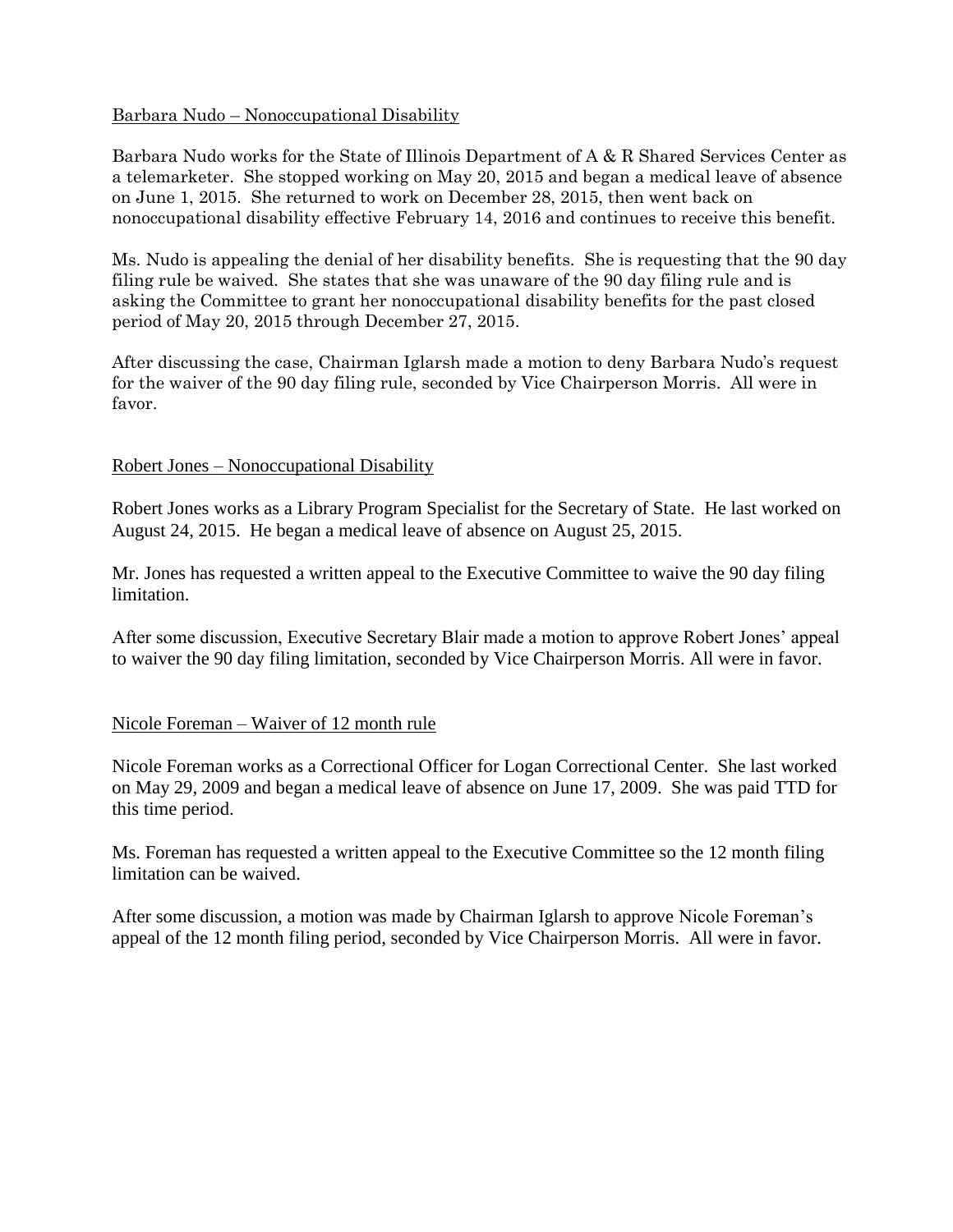# Kristen Taylor – Occupational Disability Benefits

Kristen Taylor worked as an External Affairs Liaison for the Department of Transportation. She suffered a work related injury on April 7, 2006 and was paid workers' compensation for the time period April 13, 2006 through October 22, 2006 and March 12, 2007 through April 20, 2007.

Ms. Taylor states she was unaware of her rights with SERS and is requesting the Executive Committee waive the 12 month filing rule.

After some discussion, a motion was made by Chairman Iglarsh to approve Kristen Taylor's appeal of the 12 month filing period, seconded by Executive Secretary Blair. All were in favor.

# Vincent Cirrintano, Request to receive pension March 1, 2016

Vincent Cirrintano resigned February 20, 2016 with a retirement effective date of March 1, 2016. Once Mr. Cirrintano's service purchases of paid sick and vacation days and the qualifying period were posted to his account, his file was entered for payment. When the calculation was produced it was discovered that Mr. Cirrintano was 2.50 months short of meeting the Rule of 85.

Mr. Cirrintano is requesting a pension effective March 1, 2016 as he was told by his agency that he was eligible to retire and the ineligibility was not caught by the Pension Department.

After discussing the case, a motion was made by Chairman Iglarsh to allow Mr. Cirrintano to keep his service credit for paid sick and vacation days after the 90 day limitation, which will allow him to retire effective June 1, 2016. The motion was seconded by Vice Chairperson Morris. All were in favor.

# Stormie DeJaynes – Waiver of additional interest charged

Stormie DeJaynes (xxx-xx-0747) requested and was provided an estimate for the purchase of a resignation refund. Ms. DeJaynes completed all the documentation to roll over funds necessary to pay for the refund of contributions and the applicable charged interest. In mid-March, she submitted the rollover documentation, along with a check from the rollover entity made payable to the State Employees' Retirement System.

Based on documents submitted by Ms. DeJaynes, the certified letter was received and signed for by SERS, but the check was never received by the Accounting Division and the Service and Refunds Division did not receive any correspondence either. The check is only good for 90 days and has not been cashed.

After some discussion, a motion was made by Executive Secretary Blair to approve Ms. DeJaynes' request to submit contributions and interest for the repayment of her refund with no additional interest charged, provided she pays within 30 days from the date of notification. The motion was seconded by Chairman Iglarsh. All were in favor.